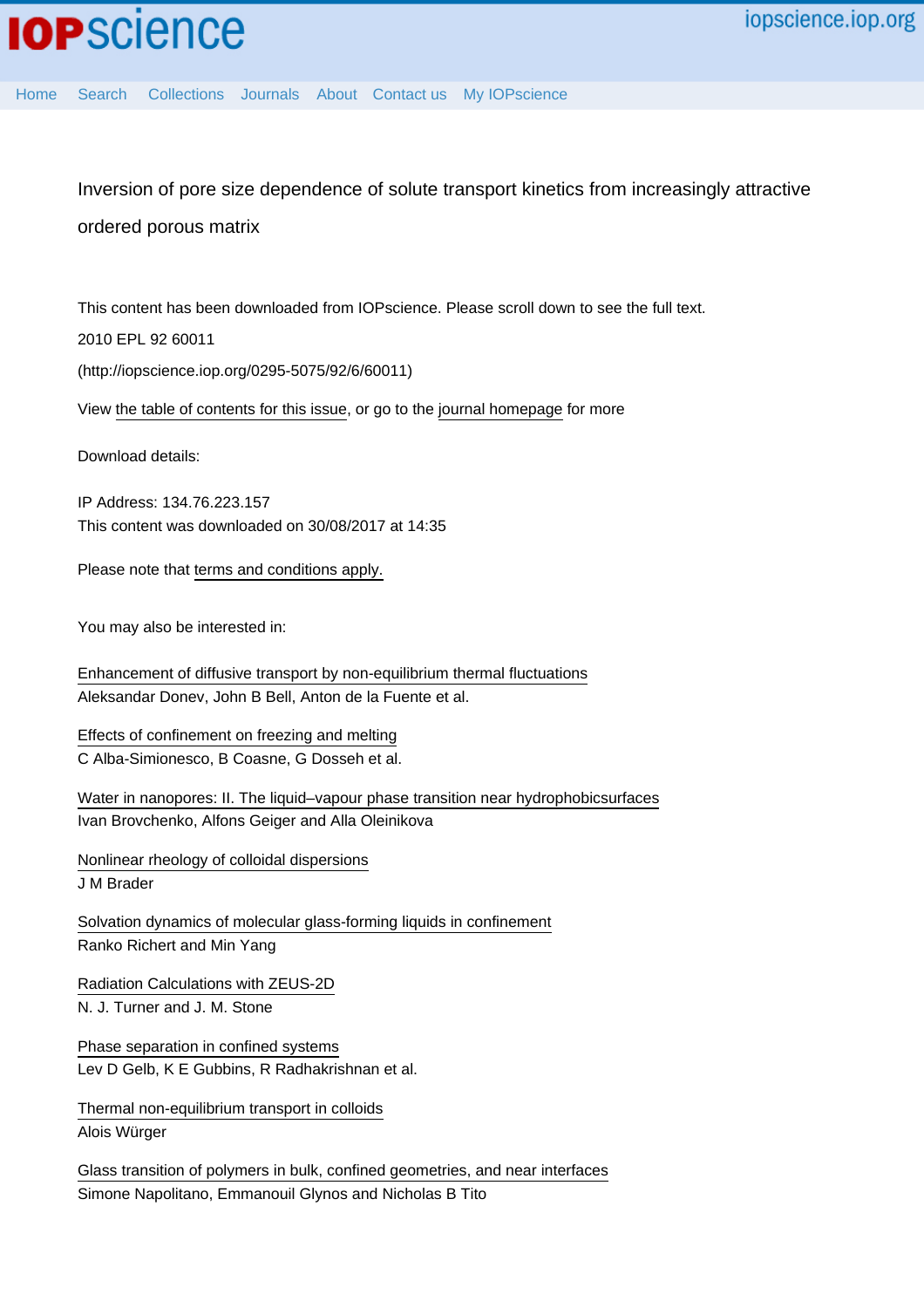

## Inversion of pore size dependence of solute transport kinetics from increasingly attractive ordered porous matrix

A. GODEC<sup>(a)</sup>, T. UKMAR, M. GABERŠČEK and F. MERZEL

National Institute of Chemistry - Hajdrihova 19, 1000 Ljubljana, Slovenia, EU

received 23 September 2010; accepted in final form 30 November 2010 published online 21 January 2011

PACS 02.60.Lj – Ordinary and partial differential equations; boundary value problems PACS 05.60.Cd – Classical transport PACS 47.63.mh – Transport processes and drug delivery

Abstract – The problem of solute transport in interacting ordered porous media is addressed by numerically solving the 2D Fokker-Planck equation using 4-step operator splitting. The subtle interplay between drift and diffusion is shown to result in a nontrivial dependence of solute transport kinetics on pore size. Depending on the strength of attraction to pore walls distinct regimes of pore size dependence of transport kinetics are found. The results suggest a decoupling of local dynamics from large-scale transport.

Copyright  $\odot$  EPLA, 2010

Introduction. – The importance of understanding molecular transport in porous media has long been recognized [1–6] and its applications range from rheology, composite materials, polymer and colloidal science, geology to biophysics and drug delivery. Intensive theoretical investigations of microscopic dynamics of fluids in porous media in the absence of large-scale concentration gradients have shed light on several subtle features of transport in random porous media, such as the interplay between self and collective dynamics in dilute and dense matrices [7], the qualitative transitions of particle dynamics depending on the obstacle density and configurations [8], distinct dynamical arrest transitions in glass-forming mixtures [9], long-time correlations due to quenched disorder [10] and breakdown of continuum hydrodynamics at the nanoscale [11]. Also it was shown, that the local dynamics are sensitive to the matrix structure  $(i.e. order)$  [12]. Moreover, the particle dynamics involving several time and length scales are very difficult to analyze. One therefore seeks an effective equation describing the particle behavior at long times and large scales. This can be done using homogenization theory [13]. It was shown, that the effective diffusivity in random or periodic velocity fields is always enhanced (compared to bare molecular diffusion) for incompressible flows [14,15] and always depleted for potential flows [16–18]. Effective transport coefficients in external fields can also be obtained within the framework of linear response theory [19], for

weak external fields, or nonlinear response [20], for fields of arbitrary magnitude. However, the local and large-scale dynamics in interacting ordered porous matrices in the presence of macroscopic concentration gradients are not well understood.

Here we address this problem by numerically solving the Fokker-Planck equation (FPE). We probe the influence of pore size and interaction strength and range on the transport kinetics within and from the matrix and address the influence of the initial degree of local concentration relaxation in the matrix. We also compute effective large-scale diffusion coefficients at long times and the evolution of the macroscopic concentration gradient for solute transport from the matrix for different pore sizes and attractions. We consider a simple 2-dimensional ordered porous model system (see fig. 1), which should be interesting for various applications, such as transport of reactants in membranes, nutrients or contaminants in soil, etc., but is particularly motivated by drug delivery from ordered mesoporous silicates.

By considering the dimension of the unit cell with respect to L one immediately recognizes that a scale separation in the case of larger pores might not be achieved and that in turn the large-scale transport is also influenced by finite-size effects. Although a quantification of scale separation can only be done *a posteriori*, one can assume that in the case of larger pores it is certainly not achieved. However, it was shown [21] that in case of free diffusion in a system with a 2D period, which possesses two plane symmetries (which is the case in the present system), scale

 $(a)$ E-mail: aljaz.godec@ki.si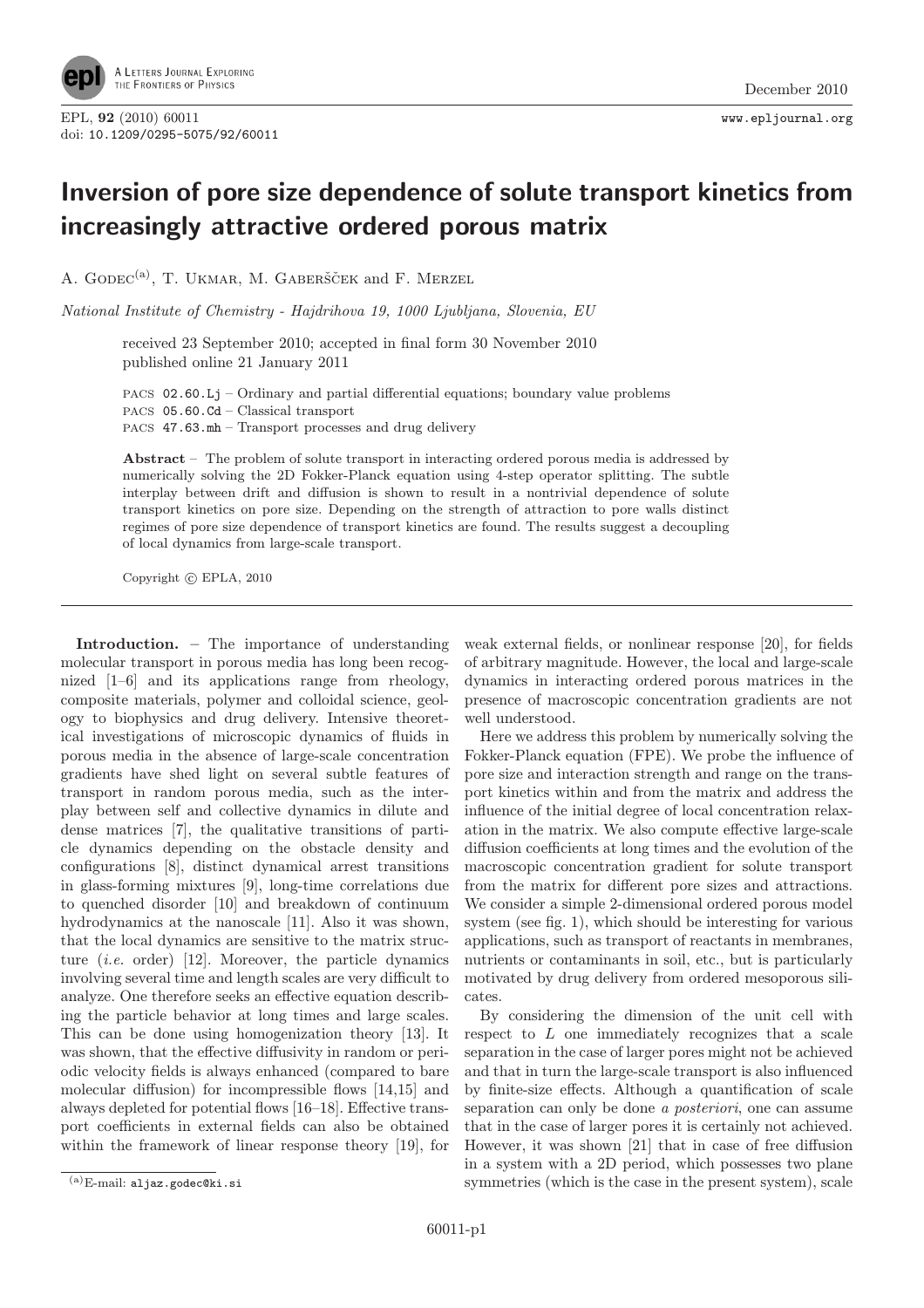

Fig. 1: Schematics of 2D porous matrix: d denotes the pore size,  $L$  the size of the porous matrix,  $L_B$  denotes the buffer zone and a the thickness of the pore wall. The gray area represents the pore volume. In all considered cases parameters a and d were chosen to assure equal pore volume,  $V_p = L^2 - n^2 a^2 = \text{const.}$ , given the constant pore entrance area,  $4(n-1)d = \text{const.}$ , and constant particle size,  $L = na + (n - 1)d$ . Specifically we take  $L = 90\Delta$ ,  $L_B = 155\Delta$  and the following d (n) values:  $d_0$  (2),  $d_0/2$  (3),  $d_0/3$  (4) and  $d_0/7$  (8), with  $d_0 = 42\Delta$ . The grid origin is placed in the center of the matrix.

separation is not indispensable to obtain a large scale effective transport, that is independent of the total size of the porous matrix. Therefore, since the the external potential also fulfills the symmetry requirements, even in the case of largest pore size considered here the results in principle should not reflect any finite-size effects.

A 4-step operator splitting method [22] is used to solve the dynamical equations under reflecting boundary conditions. The size of the system is chosen to be large enough to assure that interactions vanish at large distances and that concentrations never reach appreciable values at external borders. The approach enables us to efficiently and systematically investigate the subtle interplay between energetic and entropic driving forces involved in solute transport in attractive ordered porous media.

Mathematical model. – The dynamics of the dimensionless solute concentration field  $\varphi(\mathbf{r})$  are assumed to be governed by drift due to the local forces exerted on diffusing molecules by pore walls and diffusion due to the presence of local concentration gradients. Assuming a low Reynolds number environment and isotropic mobility, we model the system dynamics with the linear 2D macroscopic FPE

$$
\frac{\partial \varphi(\mathbf{r})}{\partial t} = D \nabla_{\mathbf{x} \mathbf{y}} \cdot \left( \frac{\varphi(\mathbf{r})}{k_B T} \nabla_{\mathbf{x} \mathbf{y}} V(\mathbf{r}) + \nabla_{\mathbf{x} \mathbf{y}} \varphi(\mathbf{r}) \right) \equiv -\nabla_{\mathbf{x} \mathbf{y}} \cdot \mathbf{j},\tag{1}
$$

where  $\nabla_{xy}$  represents the 2D gradient operator,  $\nabla_{xy} =$  $\partial/\partial x\hat{\mathbf{x}} + \partial/\partial y\hat{\mathbf{y}}$ , D is the diffusion coefficient,  $k_B$  is the Boltzmann constant,  $T$  is the temperature,  $\bf{r}$  is the 2D position vector  $\mathbf{r} = (x, y)$ ,  $V(\mathbf{r})$  represents the external potential field and j the generalized solute flux. We assume that the diffusing molecules interact with matrix wall molecules via pairwise additive potential of the Morse type,

$$
V(\mathbf{r}) = q_{min} \int_{R} \rho(\mathbf{r}') \Big( e^{2\sigma(d_m - |\mathbf{r} - \mathbf{r}'|)} - 2e^{\sigma(d_m - |\mathbf{r} - \mathbf{r}'|)} \Big) d^2 \mathbf{r}',
$$
\n(2)

where  $\rho(\mathbf{r}')$  is the local density of the porous material  $(\rho(\mathbf{r}')=1$  if  $\mathbf{r}'$  lies within the wall and 0 otherwise),  $q_{min}$ and  $d_m$  are the depth and position of the pair potential minimum and  $\sigma$  is the width of the potential well.

Numerical algorithm. – We discretize the FPE with 4-step operator splitting (see for example [22,23]):  $\partial \varphi/\partial t = D \nabla_{\bf xy}\cdot (\varphi\nabla_{\bf xy}V({\bf r})/k_BT) + D \nabla^2_{xy}\varphi\!\equiv\!(\tilde{\pmb {\mathcal L}}^1_x\!+\!\hat{\pmb {\mathcal L}}^1_y)\varphi\!+\! \nonumber$  $(\hat{\mathcal{L}}_x^2 + \hat{\mathcal{L}}_y^2)\varphi$ , where the first and second pair of steps are treated with alternating-direction implicit method (ADI) and thus all substeps are differenced implicitly:

$$
\hat{\mathcal{L}}_{x}^{1} \rightarrow \frac{D}{2} \left( \frac{\varphi_{i+1,j}^{n+1/4} - 2\varphi_{i,j}^{n+1/4} + \varphi_{i-1,j}^{n+1/4}}{\Delta^{2}} + \frac{\varphi_{i,j+1}^{n} - 2\varphi_{i,j}^{n} + \varphi_{i,j-1}^{n}}{\Delta^{2}} \right),
$$
\n(3)

$$
\hat{\mathcal{L}}_y^1 \to \frac{D}{2} \left( \frac{\varphi_{i+1,j}^{n+1/4} - 2\varphi_{i,j}^{n+1/4} + \varphi_{i-1,j}^{n+1/4}}{\Delta^2} + \frac{\varphi_{i,j+1}^{n+1/2} - 2\varphi_{i,j}^{n+1/2} + \varphi_{i,j-1}^{n+1/2}}{\Delta^2} \right), \tag{4}
$$

$$
\hat{\mathcal{L}}_{x}^{2} \rightarrow \frac{D}{2} \left( \frac{\varphi_{i+1/2,j}^{n+3/4} \delta \tilde{V}_{i+1/2,j}^{x} - \varphi_{i-1/2,j}^{n+3/4} \delta \tilde{V}_{i-1/2,j}^{x}}{\Delta^{2}} + \frac{\varphi_{i,j+1/2}^{n+1/2} \delta \tilde{V}_{i,j+1/2}^{y} - \varphi_{i,j-1/2}^{n+1/2} \delta \tilde{V}_{i,j-1/2}^{y}}{\Delta^{2}} \right), \quad (5)
$$

$$
\hat{\mathcal{L}}_y^2 \to \frac{D}{2} \left( \frac{\varphi_{i+1/2,j}^{n+3/4} \delta \tilde{V}_{i+1/2,j}^x - \varphi_{i-1/2,j}^{n+3/4} \delta \tilde{V}_{i-1/2,j}^x}{\Delta^2} + \frac{\varphi_{i,j+1/2}^{n+1} \delta \tilde{V}_{i,j+1/2}^y - \varphi_{i,j-1/2}^{n+1} \delta \tilde{V}_{i,j-1/2}^y}{\Delta^2} \right), \quad (6)
$$

where  $i$  and  $j$  represent spatial coordinates, the superscript *n* denotes the time step,  $\varphi_{i\pm 1/2,j}^n = (\varphi_{i\pm 1,j}^n + \varphi_{i,j}^n)/2$ and  $\delta \widetilde{V}_{i,j-1/2}^y = (0.5[\widetilde{V}_{i,j+1} - \widetilde{V}_{i,j-1}] + 0.5[\widetilde{V}_{i,j} - \widetilde{V}_{i,j-2}])/2$ are concentrations and components of external forces at mesh half-points,  $\Delta x = \Delta y = \Delta$  is the grid spacing and  $\widetilde{V}_{i,j} = V_{i,j}/k_BT$ . Differencing of the potential at halfpoints is crucial for the numerical stability. Introducing  $\alpha \equiv D\Delta t/\Delta^2$  and performing some basic algebraic manipulation eqs.  $(3)$ – $(6)$  yield tridiagonal sets of coupled linear equations (for details see appendix).

The parameter  $d_m$  in the pair potential is set equal to the grid spacing  $\Delta$ , which means that we consider only the attractive branch of the interaction. Hard repulsive interactions are introduced implicitly through Neumann boundary conditions for the concentrations and the potential. This way, there is no driving force for transport into pore walls and outer borders, as the drift  $D\varphi\nabla_{xy}V/k_BT$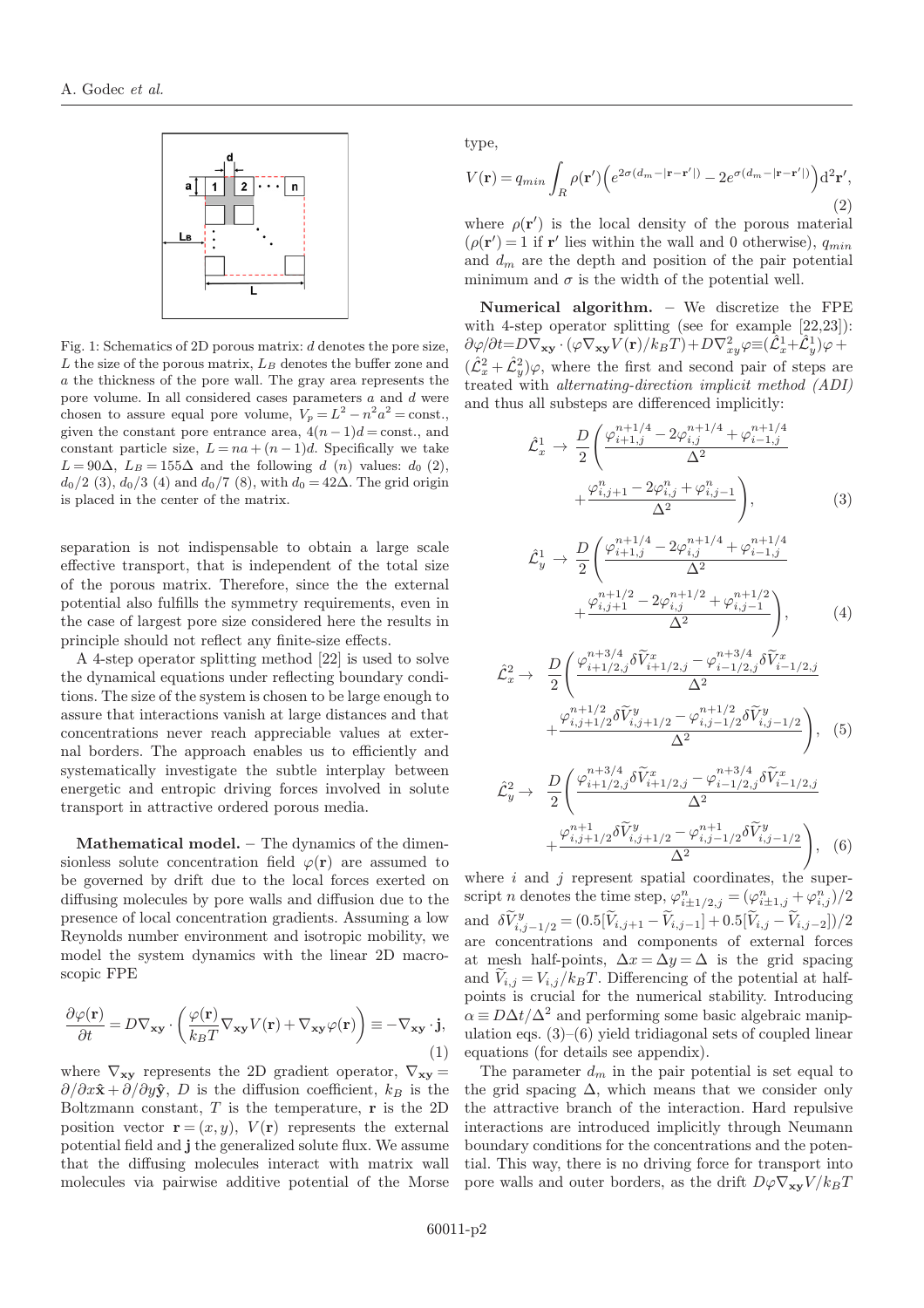

Fig. 2:  $\langle V_{min} \rangle$  and  $-\langle V_{cent} \rangle$  as a function of  $q_{min}$  for all pore sizes considered in the calculations. Systems with  $\sigma = 0.8$ : (•)  $d_0/7$ , ( $\Box$ )  $d_0/3$ , (\*)  $d_0/2$ , (+)  $d_0$ . Systems with  $\sigma = 1.2$ : ( $\Delta$ )  $d_0/7$ , ( $\circ$ )  $d_0/3$ , ( $\Box$ )  $d_0/2$ , ( $\times$ )  $d_0$ .

is also identically zero. Inside the walls the concentration is zero at all times. The resulting systems of equations are solved sequentially with LU decomposition, forward and backward substitution. All together we perform  $1.2 \times 10^5$ time steps choosing  $\alpha = 0.2$ .

External potential. – To establish a direct correspondence between the parameters of the pair potential and the resulting external potential we introduce the average potential in the center of the pores,  $\langle V_{cent} \rangle$ , and the average contact potential  $\langle V_{min} \rangle$  (see footnote <sup>1</sup>), which is the potential averaged over all grid points that are adjacent to pore walls. In our calculations we consider two values for the pair potential width  $\sigma$  (0.8 and 1.2) and potential depth  $q_{min}$  values ranging from 0 to 0.5. Such choice of  $\sigma$  is assumed to model realistic long- and shortranged pair attractions of different strengths. We consider 4 different porous systems with equal total pore volume as well as with equal total pore entrance area (for details see schematics in fig. 1). The dependence of the external potential on pore size (and thereby also wall thickness) expressed as  $\langle V_{min} \rangle$  and  $\langle V_{cent} \rangle$  as a function of  $q_{min}$  is shown in fig. 2. On switching between  $\sigma = 0.8$  and  $\sigma = 1.2$  at given  $q_{min}$  and pore size,  $\langle V_{min} \rangle$  reduces on average by a factor of 2, while  $\langle V_{cent} \rangle$  is reduced by up to several orders of magnitude. For constant  $\sigma$  the average contact attraction is strongest in case of larger pores and decreases monotonically with decreasing pore size, which follows directly from the corresponding wall thickness. The threshold where  $\langle V_{min} \rangle$  exceeds the thermal energy typically lies between  $q_{min} = 0.27$  and  $q_{min} = 0.5$ , depending on  $\sigma$  and pore size.  $\langle V_{cent} \rangle$  becomes comparable to the thermal energy only in case of  $d_0/7$  for  $q_{min} > 0.3$ . From this observation we see, that the steady-state solution of

the FPE  $(eq. (1))$ , which is proportional to the Boltzmann distribution exp( $-V(r)/k_BT$ ), will depart from a homogeneous concentration distribution mainly in the vicinity of pore walls (except for the smallest pore size).

Time evolution of the concentration field. – We consider two types of initial concentration distributions, a homogeneous distribution, where the solute concentration equals 1 inside the pores and zero outside, and a concentration proportional to the Boltzmann distribution inside the pores and zero outside. Initial distributions are normalized to assure equal total amount of solute in all cases. With this choice of initial conditions we can readily asses the relative timescales of the local and macroscopic solute concentration relaxation processes. In order to asses the influence of pore size on transport from interacting porous matrices we introduce the release half-time,  $t_{1/2}$ , which expresses the time at which one-half of the solute molecules have left the porous matrix. We define it implicitly as an integral of the total flux across the outer matrix surface:

$$
\int_0^{t_{1/2}} d\tau \oint_O \mathbf{j}(\mathbf{r}, \tau) \cdot d\mathbf{S} = \frac{1}{2} \int_R d^2 \mathbf{r} \varphi(\mathbf{r}, \tau = 0).
$$
 (7)

 $t_{1/2}$  is a measurable quantity which is also directly related to drug release experiments. We further assume that the large-scale solute transport can at long times be described by a 1D free-diffusion process with an effectivediffusion coefficient,  $\partial \varphi_{ls}/\partial t = D_{eff} \partial^2 \varphi_{ls}/\partial x^2$  which evolves from a box-shaped initial distribution with size L. In this case the solution is  $\varphi_{ls}(x,t) = \varphi_{ls}^0(\text{erf}[(L/2$  $x)/(2(D_{eff}t)^{1/2})$  + erf $[(L/2+x)/(2(D_{eff}t)^{1/2})]/2$  and the cumulative amount of solute outside the box  $(i.e.$  $|x| > L/2$ ) is  $L\varphi_{ls}^0 - \int_{-L/2}^{L/2} \varphi_{ls} dx$ . The fraction of solute outside the matrix as a function of time is found by performing the integral explicitly and can be shown to be given by

$$
\Theta(t) = 1 - \frac{\text{erf}\left[\frac{L}{2\sqrt{D_{eff}t}}\right]}{4D_{eff}t} - \frac{\text{exp}\left[\frac{-L^2}{4D_{eff}t}\right] - 1}{2L\sqrt{\pi D_{eff}t}}.
$$
 (8)

 $D_{eff}$  is in turn obtained from  $\varphi(\mathbf{r}, t)$  by fitting  $\int_0^t d\tau \oint_{\mathcal{O}} \mathbf{j}(\mathbf{r}, \tau) \cdot d\mathbf{S}$  with eq. (8) for long times. The last  $25 \times 10^4$  steps were used in the fitting procedure and the largest standard deviation in obtained  $D_{eff}$  was below  $0.1\%$ . As shown in figs.  $3(a)$  and (c) reduction of pore size results in faster transport from the matrix for  $q_{min} < 0.25$  in case of  $\sigma = 1.2$   $(q_{min} < 0.2$  in case of  $\sigma = 0.8$ , respectively). This was also demonstrated in the case of nonlinear diffusion (i.e. assuming a concentration-dependent diffusion coefficient) in porous media with hard repulsive walls [24]. On the other hand, a reduction of pore size always slows down transport from the matrix in the case of  $q_{min} > 0.4$  (for  $\sigma = 1.2$ ) and  $q_{min} > 0.35$  (for  $\sigma = 0.8$ ). For intermediate values of  $q_{min}$  a reduction of pore size may in fact enhance or slow down solute transport from the matrix, depending

<sup>&</sup>lt;sup>1</sup>We define the average contact potential as  $\langle V_{min} \rangle = \sum_{k=1}^{N_w}$  $\int \int d^2 \mathbf{r} d \ell \delta(|\mathbf{r} - \mathbf{r}_w^k(\ell)| - \Delta) (1 - \rho(\mathbf{r})) V(\mathbf{r}) / [\sum_{k=1}^{N_w} \int \int d^2 \mathbf{r} d \ell \delta(|\mathbf{r} - \ell|^2)$  $\mathbf{r}_w^k(\ell)$  –  $\Delta$ )(1 –  $\rho(\mathbf{r})$ ), where  $\mathbf{r}_w^k(\ell) = (x_w^k(\ell), y_w^k(\ell))$  is the position vector of the k-th wall facet along its contour  $\ell$  and the sum runs over all wall facets,  $N_w$ .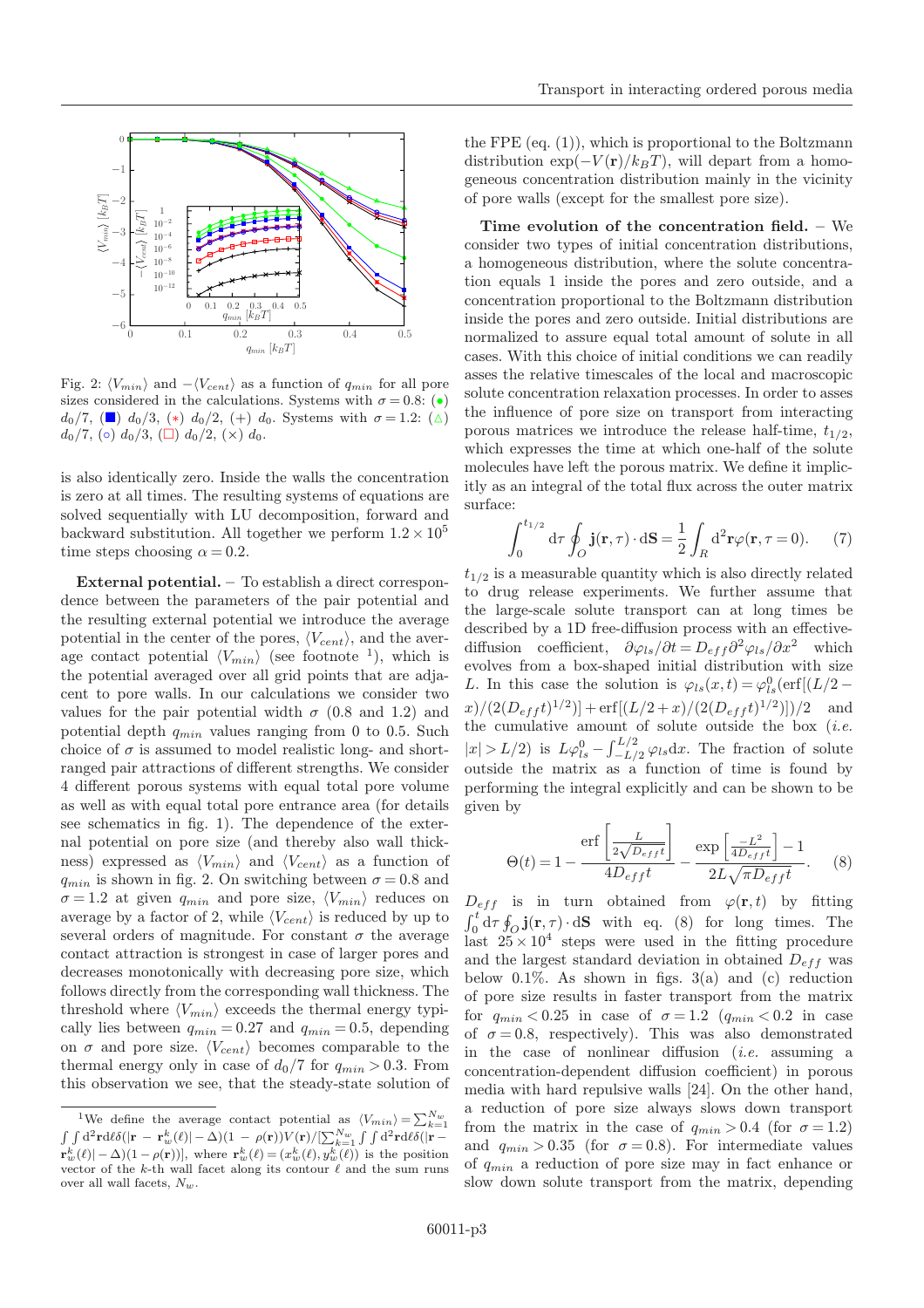

Fig. 3:  $t_{1/2}$  in the case of (a)  $\sigma = 1.2$  and (c)  $\sigma = 0.8$  as calculated using eq. (7) (broken lines denote  $t_{1/2}$  in the case of Boltzmann-distributed initial concentration within the matrix). After solving for  $\varphi(\mathbf{r}, \tau)$  the integral was evaluated numerically. Long-time effective-diffusion coefficients in the case of (b)  $\sigma = 1.2$  and (d)  $\sigma = 0.8$ .  $D_{eff}$  for the initially Boltzmann-distributed concentration are not shown because they do not differ from the flat initial distribution (the difference is within the error).

on the pore size. In this mixed regime,  $\langle V_{min} \rangle \approx -k_BT$ , while  $\langle V_{cent} \rangle$  is (except in the case of smallest pore size) negligible. In case of increasingly stronger attractions, drift always dominates and a reduction of pore size slows down transport from the matrix. Except in the case of largest pore size,  $t_{1/2}$  is essentially independent of initial conditions and thus the degree of initial local relaxation, which already suggests that the microscopic relaxation is much faster. Note that for the largest pore size  $t_{1/2}$ in fact decreases upon increasing attraction if starting from the Boltzmann distribution, which suggest that the drift-dominated local relaxation becomes slower in case of larger pores. Consistent with  $t_{1/2}$  behavior, the pore size dependence of  $D_{eff}$  (figs. 3(c) and (d)) also becomes inverted in the case of sufficiently strong attractions. In the absence of strong interactions, the entropic driving force (concentration gradient) will completely dominate the local dynamics of the solute concentration, except in the immediate proximity of pore walls, where we may expect some drift in the direction towards pore walls due to attractive forces. A snapshot of local fluxes at the border of the porous matrix for the  $d_0/7$  system with  $q_{min} = 0.2$  (just below the mixed regime) at  $\tau = 5 \cdot 10^3 \Delta t$  $(\Delta t = \alpha \Delta^2/D)$  is shown in figs. 4(a) and (b). As observed, near the matrix surface the total flux is dominated by the entropic driving force, causing a significant flux from the matrix. Going towards the center of the matrix, the drift component gradually builds up until it completely dominates. The flux along the pore increases from the center of the matrix to its surface. Larger concentration gradients are maintained near the surface, which is even



Fig. 4: Diffusive (red) and drift (green) components together with the total flux (blue arrows) in the porous matrix with smallest pore size at time  $\tau = 5 \cdot 10^3$   $\Delta t$  for  $\sigma = 0.8$ . (a) and (b) correspond to  $q_{min} = 0.2$   $k_B T$  and (c) and (d) correspond to  $q_{min} = 0.4$  k<sub>B</sub>T. The vectors are scaled up for visual convenience (the ratio of scales (a) : (b) : (c) : (d) is  $28:20:1:5$ ). The outermost pore walls are located at  $(-45, \pm 3)$ ; the position of the vectors corresponds to their origin.

more pronounced in the case of larger pores (see text below and concentration distributions for  $q_{min} \leq 0.2$ in fig. 5). In the presence of strong attractions drift dominates everywhere except in the center of the pores, where the force in the direction of the wall is zero by symmetry (see figs.  $4(c)$  and (d) showing a snapshot for  $d_0/7$  and  $q_{min} = 0.4$  at  $\tau = 5 \cdot 10^3 \Delta t$ . The flux from the porous matrix is strongly reduced. Note however, that the drift-dominated local dynamics inside the matrix are in fact very intense and the total local fluxes are significantly larger than in the case of weaker attractions. The net effect of local fluxes is to cause the solute to accumulate near the walls and to establishes, what can be understood as, a sort of multilayer adsorption (see also fig. 5). Therefrom  $\varphi(\mathbf{r})$  slowly relaxes towards to the Boltzmann distribution. The progressively stronger adsorption can be nicely observed from the growing contact concentration in the pore. By comparing figs.  $5(a)$ and (b), which show concentration profiles through the matrix for two different pore sizes, we observe, that the total solute concentration difference between the center of the porous matrix and the surrounding medium is significantly larger in the case of smaller pores. If we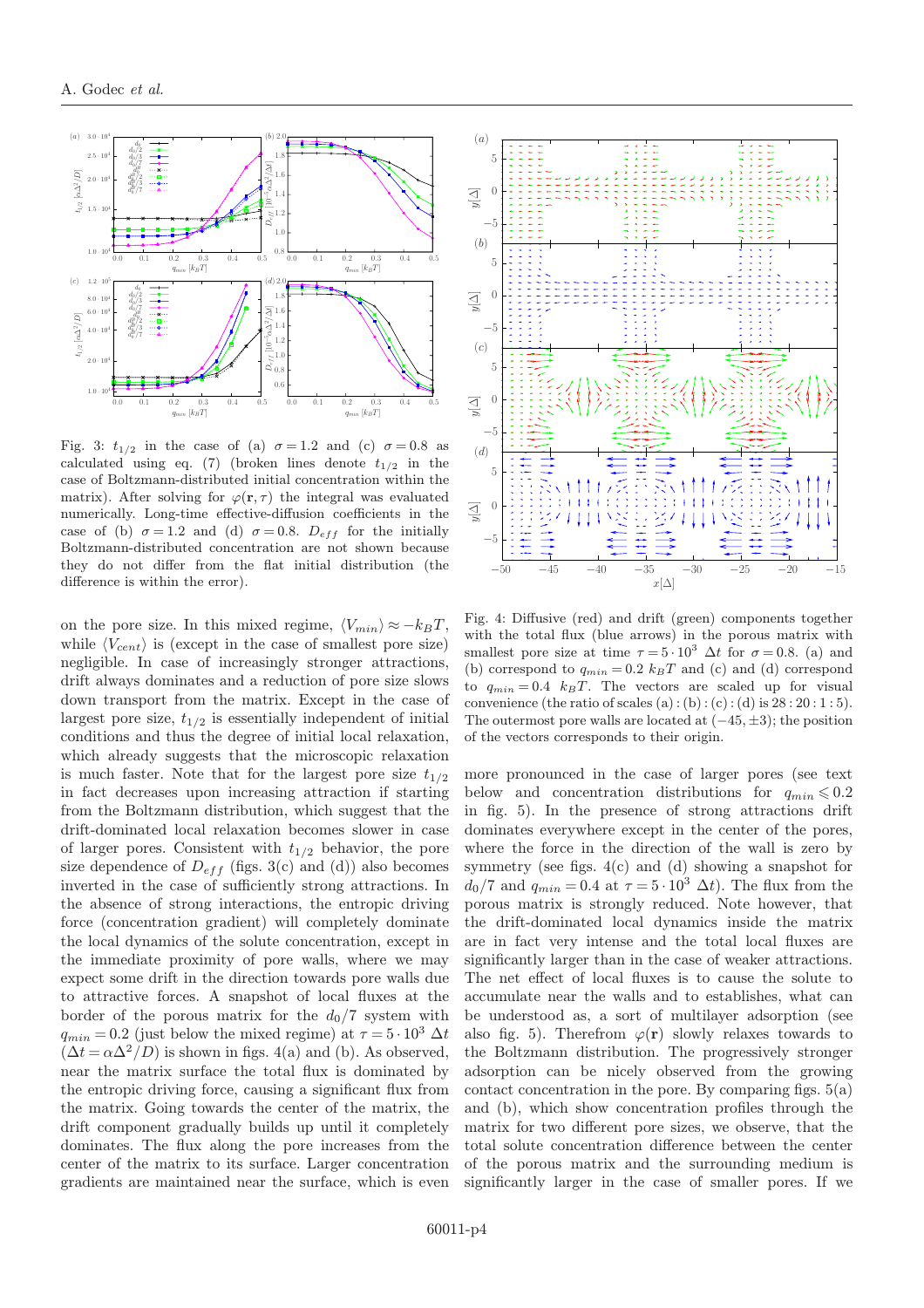

Fig. 5: Concentration distribution at time  $\tau = 10^4 \Delta t$  for  $\sigma =$ 0.8 and several values of  $q_{min}$ : (a) the  $d_0/7$  porous system at  $y = -8\Delta$  along the x-direction and (b) the  $d_0/3$  porous system at  $y = -12\Delta$  along the x-direction. Regions with zero concentration correspond to pore walls.

define the average concentration in the center of the matrix,  $\overline{c_{in}}$ , as the average over points lying in the center of pores of the smallest central symmetric unit and the average external concentration,  $\overline{c_{out}}$ , as the average over the square with side  $L+10\Delta$ , we can quantify the effective macroscopic driving force in terms of the average concentration difference,  $\overline{\Delta c} = \overline{c_{in}} - \overline{c_{out}}$ . The time evolution of  $\overline{\Delta c}$  is shown in fig. 6. By comparing the full and broken lines one readily observes the influence of initial conditions on the overall driving force for large-scale solute transport. As expected the initial  $\overline{\Delta c}$  difference for Boltzmann-distributed and flat initial conditions is larger in the case of stronger and long-ranged attractions, while at given interaction it is larger in the case of smaller pores. The time at which both curves, corresponding to a given  $q_{min}, \sigma$  and d, converge may be interpreted as the local microscopic relaxation timescale. This timescale is obviously pore size dependent and is longer in the case of larger pores, which follows directly from the distance which solute molecules have to traverse prior to adsorption at the pore wall if starting from a flat distribution. More interestingly it appears to be almost independent of  $q_{min}$  and  $\sigma$  at a given d, which means the the entropic and energetic effects on large-scale transport balance each other upon increasing attraction strength and range at a given pore size. In general the microscopic relaxation is up to 3 orders of magnitude faster than the macroscopic solute transport as measured with  $t_{1/2}$ . This explains the apparent independence of  $t_{1/2}$  from the initial concentration distribution. From fig. 6 one also observes that the effective macroscopic concentration gradient at long times is larger for smaller



Fig. 6: Time evolution of  $\overline{\Delta c}$  in the case of (a)  $\sigma = 1.2$  and (b)  $\sigma = 0.8$ . Results for the  $d_0/3$  porous system: (-)  $q_{min} = 0.2, (-)$   $q_{min} = 0.3, (-)$   $q_{min} = 0.4$ ; results for the  $d_0/7$ porous system: (-)  $q_{min} = 0.2$ , (-)  $q_{min} = 0.3$ , (-)  $q_{min} = 0.4$ . Broken lines correspond to the initially Boltzmann distributed and full lines to the homogeneously distributed concentration inside the pores.

pores. Hence, the overall entropic driving force, is larger due to a more attractive potential in the center of smaller pores. The relative cross-section of the pore effectively contributing to transport along the pore, which decisively contributes to  $D_{eff}$  in figs. 3(b) and (d), is larger in the case of larger pores. The total entropic driving force, however, is smaller. Hence we see, that although an inversion of transport kinetics form the porous matrix occurs at sufficiently strong attraction regardless of the pore size, the underlying mechanism differs in smaller and larger pores. Even though it is always mediated by drift, reduction of kinetics in smaller pores occurs due to a smaller effective-axial-transport region (manifested macroscopically as a lower  $D_{eff}$  and a more favorable attractive potential in the center of the pores, while in larger pores the total entropic driving force is strongly reduced due to more extensive adsorption (and in turn larger depletion in the region of effective axial transport and thus smaller  $\overline{\Delta c}$ . By comparing concentration distributions in fig. 5, for  $q_{min} \leq 0.2$  effects of external forces are strictly local and affect the concentration only inside single pores (which is seen in fig. 3), while upon increasing strength of interaction the coupling of local effects gradually increases.

Our results also suggest that the generally accepted and experimentally confirmed effect of reduction of drug release kinetics upon reduction of pore size [25–28] can